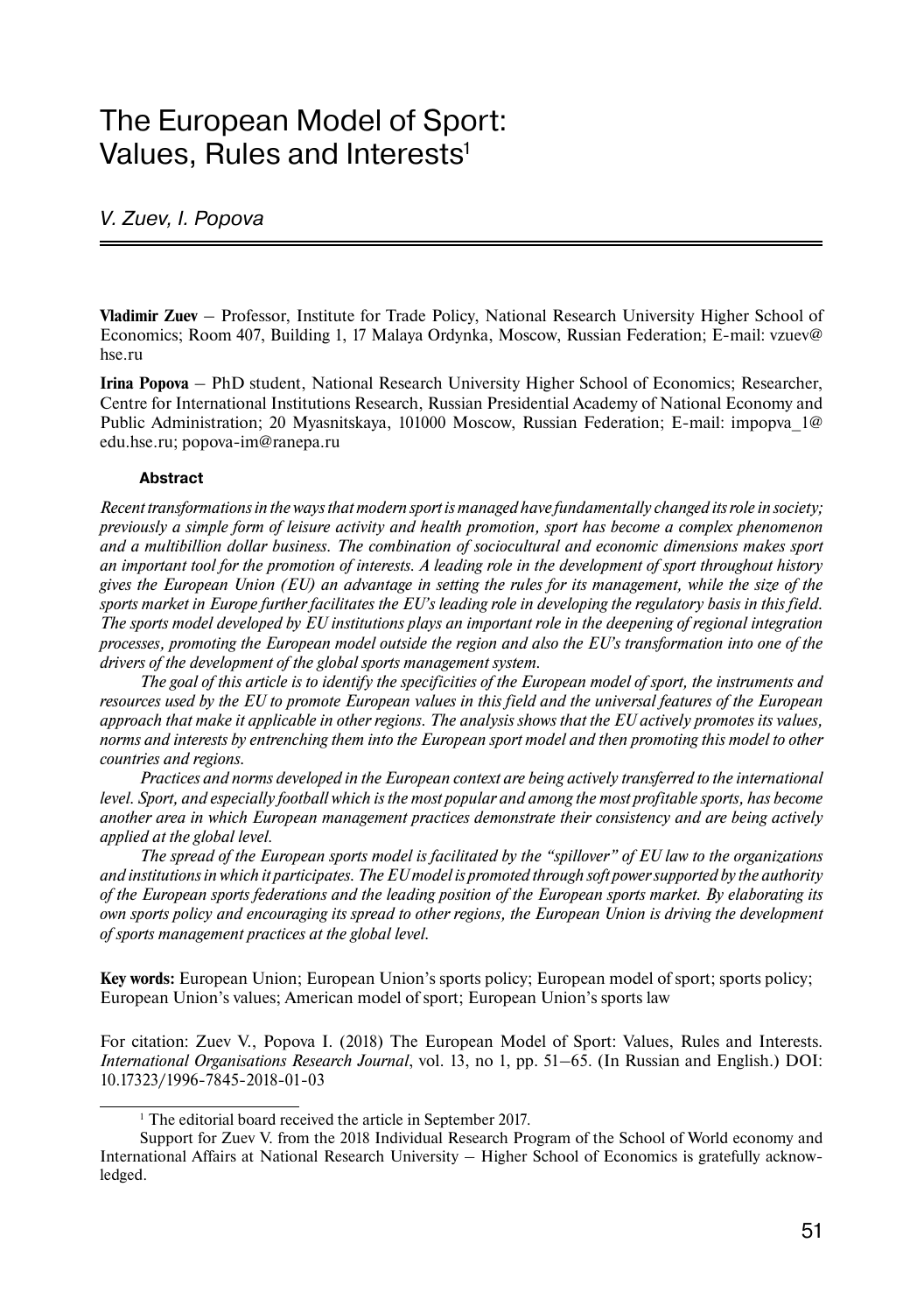#### Introduction

In the last few decades sport has gained unprecedented popularity, attracting more and more attention and resources, both financial and human. Recent transformations in the ways that modern sport is managed have fundamentally changed its role in society; from a simple form of leisure activity and health promotion, it has become a complex phenomenon and a multibillion dollar business. At the same time, the combination of sociocultural and economic dimensions makes sport an important tool for the promotion of interests. The importance of sport as a global phenomenon which both exerts a growing influence on the behaviour of the masses in different countries and generates powerful financial flows underscores the need for its international regulation.

Europe has always been a major centre for sports development. Since the birth of the ancient Olympic Games until the present, organizational innovations have been developed and implemented in Europe and later distributed around the world. This historical leadership in sports development provides the European Union (EU) with a great opportunity to set the trend in the formulation and articulation of the rules and management system. The EU's leading role in shaping the regulatory basis of sport is ensured by the size of the sports market in Europe. The sports model developed by EU institutions plays an important role in deepening regional integration processes, the promotion of the European values and interests outside the region and the EU's transformation into one of the major drivers of the global sports management system.

Because this area of research has only recently begun to attract attention in academic circles, there are not yet many complex or deep studies of the European approach to sports management. At the moment, the most sustained attempts to explain how football is related to political and economic processes in Europe can be found in the work of a group of German scientists at the University of Cologne (Groll, Gutt, Mittag "Political aspects of football in the European Union") and research sponsored by the Fédération Internationale de Football Association (FIFA) and conducted by Mathew Holt [2006]. The bulk of the literature on this topic is made up of articles dealing with very specific issues.

Economic theory is the leading field within sports research. Some scientists, for example Vladimir Andreff, consider sports research to be the most promising trend in the development of modern comparative economy, which "has slightly lost its positions after the actual disappearance of the socialist economy" [Andreff, 2011].

Rather than comparative economy, institutional economics is the more appropriate approach to studying sports because it is more theoretically flexible and because the EU's sports model is not profit but utility driven. This approach is applied to analyze the transfer market and the behaviour of sports clubs in it, the organization of major sporting events and the adoption of various restrictions by the Union of European Football Associations (UEFA). It is also used to assess the reaction of clubs and leagues to crucial decisions such as the introduction of the "financial fair play" principle which aims to change the policies of major players. Stefan Szymanski is rightfully considered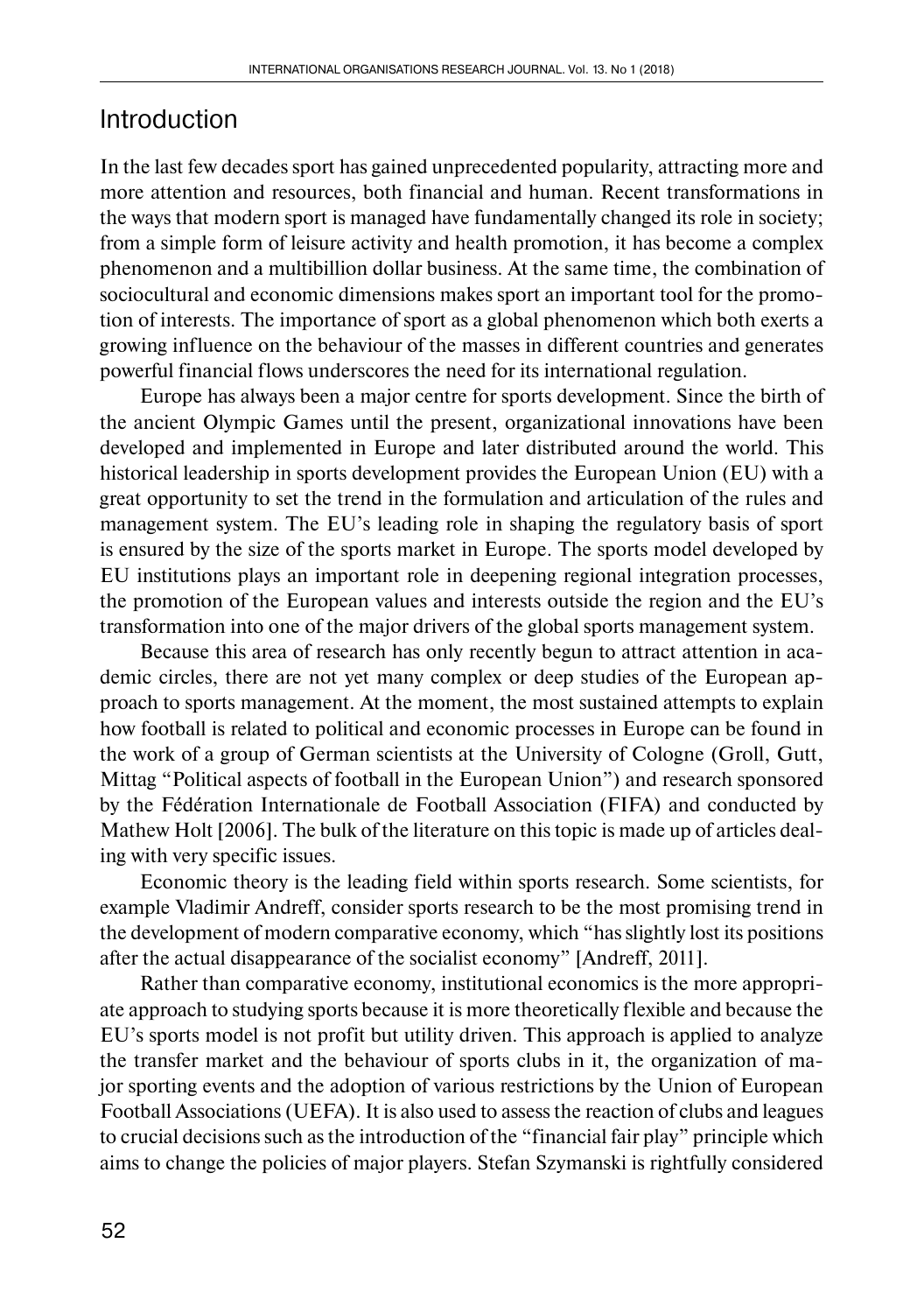the main expert in this field of research. He has developed a theoretical approach to understanding the specific characteristics of the European sports model using various economic, mathematical and econometrics models.

Recently, research on the political dimension of football in addition to the economic one has gained popularity. Research within international relations and other fields within political science investigating the connection between sport and integration processes in Europe has gained momentum. Scientists like Jeremy Wells, Wolfram Mancenreiter, Georg Spielater, Jurgen Mittag, Benjamin Legrand and Roger Levermore explain how football influences identity construction and how this can be used to strengthen or weaken nationalist sentiment in society. They also demonstrate how the world's number one sport can be used to deepen the various aspects and processes of Europeanization.

There are also studies of various lobbying instruments provided by the multilevel governance system in the European Union that can be used by sports federations in their struggle for the relative independence of sport. Borja Garcia and Henk Meyer [2007] analyzed the activities of the sports movement in the fight for the explicit mention of sport in the treaties on the functioning of the European Union. Richard Parish [2003b] analyzed the attitude of various interest groups to the exemption for sport in the European legal system.

The purpose of this article is to identify the specificity of the European model of sport management, shed the light on the instruments and resources the European Union exploits to promote European values in this field and determine what factors make the European approach universal, helping it to expand to other regions of the world.

### Features of the European Sports Model

The Lisbon Treaty on the Functioning of the European Union, among many other innovations, has extended its competence to the sphere of sports by formulating the general legal framework and articulating the main policy directions in this field.<sup>2</sup> The extensive practice of joint management of different sports in Europe, supported by the legal foundation of the Lisbon Treaty, forms a common model of sport for the EU. Its main principles were previously formulated in the White Paper on Sport and in the European model of sport document developed by the European Commission [Holt, 2006]. The provisions on sport development contained in these basic documents enable the European Union to make the most effective use of this sphere to promote its interests and strengthen the single European identity in the region [Zuev, 2016].

The White Paper was issued on 11 July 2007, right before the economic crisis of 2008, and was the first comprehensive and thoroughly elaborated initiative by the European Commission to formulate a consolidated position on the development of sports in the region [Hill, 2009]. It defines the basic provisions on sport as a new area of

<sup>2</sup> Art.165 Treaty of Functioning of the European Union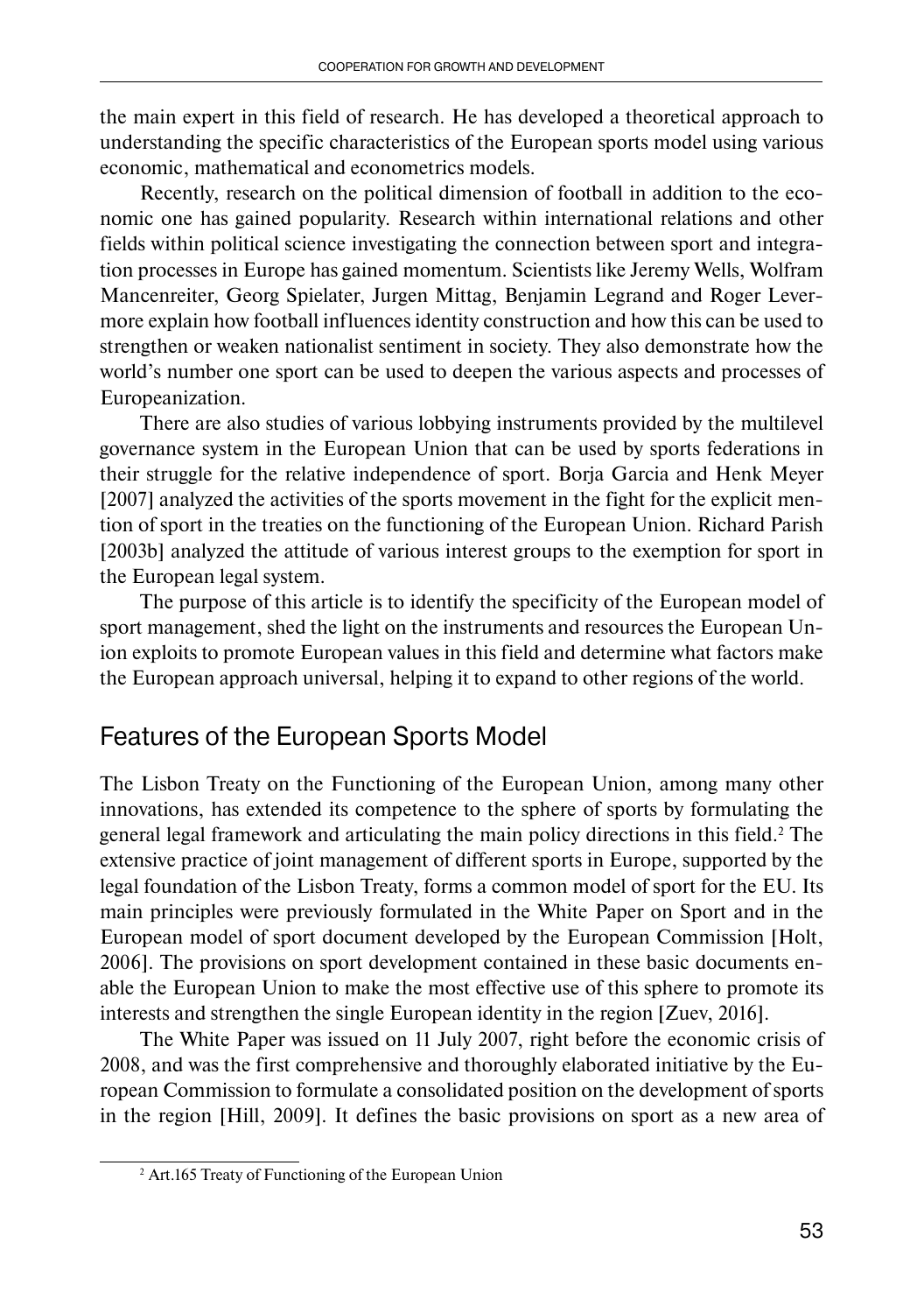EU policy, formulates the main directions for the development of the European sports movement and identifies specific tools for implementing policies. The document also lays out the fundamentals of sports organization  $-$  the features of the management system and the specifics of the regulation of economic aspects, taking into account its social function.

The provisions on the "specificity of sport" formulated in the White Paper were used to construct a management system in this area. The development of this process was especially active after the adoption of the Nice Declaration. The White Paper of 2007 identified the specificity of sport, and any exemptions this specificity may imply regarding the application of EU legislation to the sphere of sports. In general, legislators considered the premise that sport is a type of economic activity which falls under the system of European economic law. Despite this general approach, the specificity of sport is acknowledged and, according to the White Paper, manifests itself in several aspects: first, in the organization of separate competitions for men and women, the need to limit the number of participants, the need to ensure the unpredictability of the outcome of sporting events and to maintain a competitive balance between the teams participating in the competition; and second, in the independence and high autonomy of sports structures, in the large variety of sports organizations, in the pyramidal principle of conducting competitions from amateur to professional, in the mechanism of forming organizations on a national basis and of having only one federation for each sport [Siekmann, 2012].

The White Paper also states that the specificity of sport should be taken into account in the decision-making process by the European Court of Justice and the European Commission. It postulates that the adoption of judicial decisions in this area, as in other spheres of the economy, is based on the precedent principle such that each case will be considered separately. Thus, the elaboration of legal norms in this sphere is within the framework of case law and may not even presuppose the formulation of additional special legal norms in the basic EU treaties. In this way, a sport management system in the EU was constructed.

At the moment, the dominant discourse in the sphere of sport regulation is the development of the European dimension in sport. The goal to strengthen and promote this approach is set by the Lisbon Treaty (Art.165). The development of the European dimension is indicated as the main objective in all of the main documents issued after the adoption of a new Treaty on the Functioning of the European Union (TFEU). Conceptually, the European dimension involves the need to take into account and equally develop the social, economic, cultural and organizational functions of sports. In addition, it aims to promote European management practices outside the EU, primarily through the Council of Europe.

The official position of the EU on the role played by sport in the process of integration development is expressed in the definition and consolidation of five main functions in the White Paper on Sport.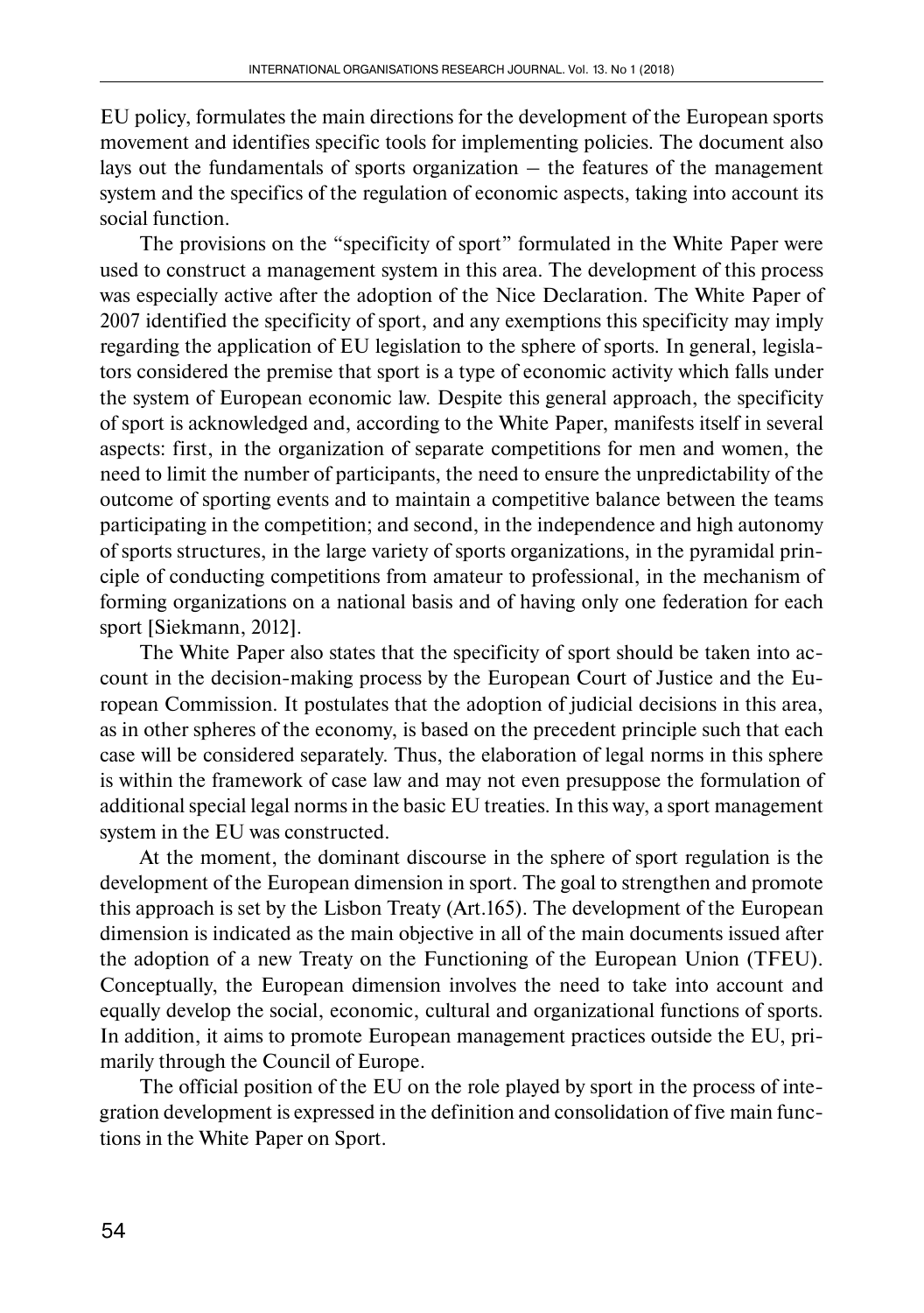1. Educational function: sports help to form a multifaceted personality, providing self-development for people of all ages.

2. The function of maintaining the health of society: exercise helps improve the health of the population, helps fight various diseases and allows preserving the quality of life of all generations.

3. Social function: sport is an ideal environment for creating greater social inclusion and preventing intolerance, racism, sexism, cruelty, alcohol and drug use. Sport helps to involve different segments of the population in the labour market.

4. Cultural function: sport contributes to better adaptation, helps to assimilate cultural norms, forms a special type of identity.

5. Recreational function: sport is the optimal and useful form of leisure for the population [European Commission, 2007].

Interestingly, the model was not initially meant to be imperative and was instead framed as a recommendation. All countries and sports associations were invited to submit drafts for alternative models or amendments to the existing one. Perhaps the comprehensiveness of the option proposed by the European Union explains why alternative options were not submitted for consideration. The European model of sports developed in 1998–1999 emerged as dominant in Europe and was later consolidated in the White Paper and the Lisbon Treaty [Garcia, 2007].

The elaboration of the sport management system is based on the basic principles of the European sports model, which cover all aspects of the given social phenomenon. They form the organizational component of sports in Europe [Garcia, 2007].

The first organizational principle is a pyramidal, hierarchical management structure that includes four levels. Clubs are at the bottom of the pyramid, offering the opportunity for everyone to join the sports movement and enjoy the benefits of sports. At this level, the most important task is to make sport accessible to all ("sport for all"). Regional federations consist of clubs and unite all teams of a certain region or locality. National federations regulate processes related to a specific sport in a particular country, ie., they organize competitions, solve problems and so on. They have a monopolistic position within their country, as they are the sole bodies regulating a particular sport. They also have representation in European governing bodies. European federations constitute the top of the pyramid and include national federations. They determine the rules of the game as they occupy the highest position in organizing European competitions.

The second important principle is the promotion-relegation system. The pyramidal structure implies the subordination not only of the levels of regulation and management, but also of all competitions given that they are organized on all the levels of the pyramid. Any football club which successfully plays at the regional level can enter the national championship, and then the European one. This is the basis of the promotion system. However, the process also works in the opposite direction: a team that is weak in the national championship and takes one of the last places goes to the lower division. This is the basis for the relegation system. It is believed that due to vertical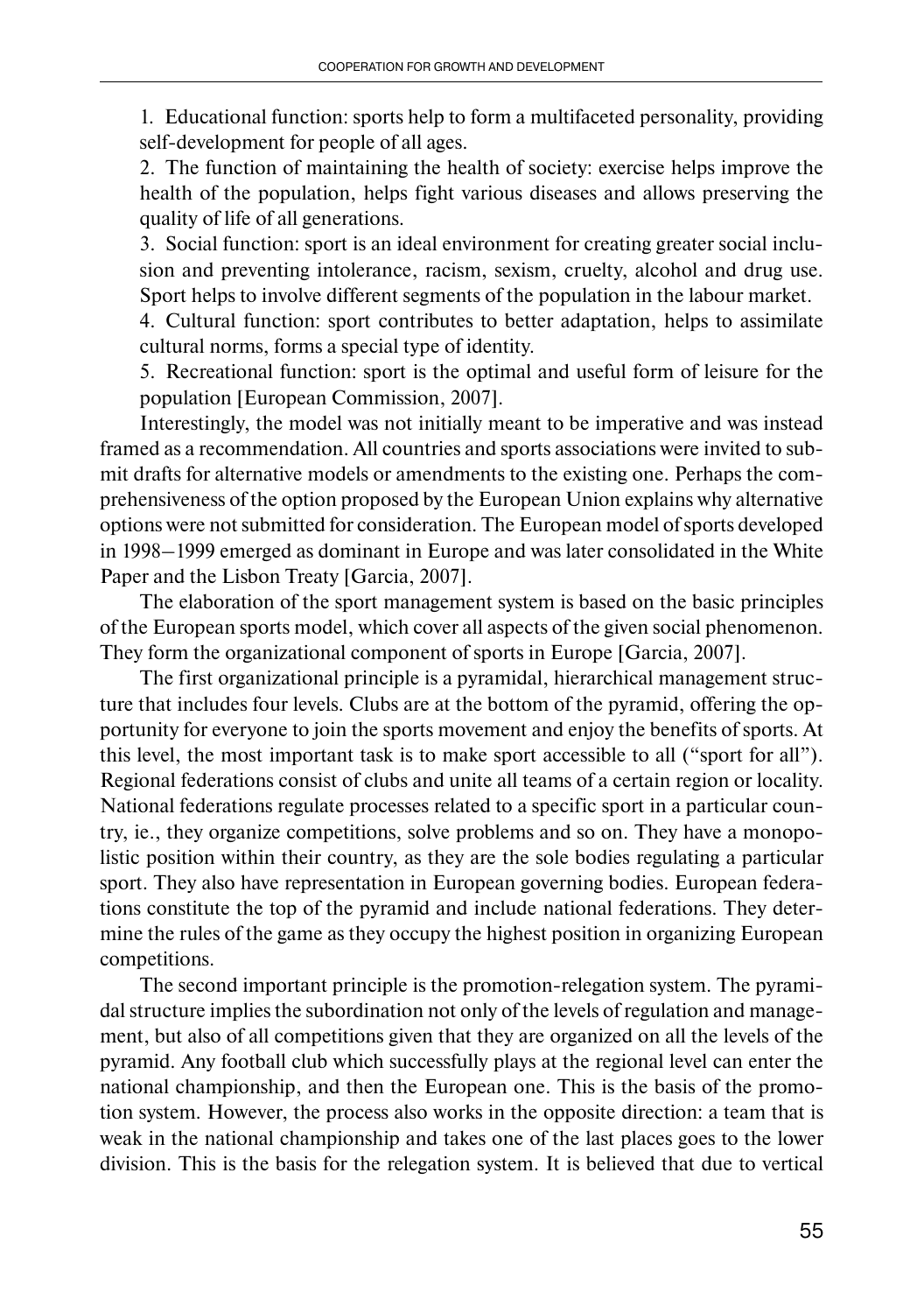mobility between the leagues, competitions become more interesting and their overall level increases. Selection for European competitions is carried out in accordance with successes in the championships at the national level of the pyramid [European Commission, 2007].

The third important principle is the regulation of broadcasting rights. The European Union reserves the right to intervene in a seemingly purely market process, emphasizing the importance of the social function that sport implies. The EU seeks to ensure equal access to the display of leading sporting events for all, therefore it secures wholesale broadcasting rights and limits the activities of private cable and satellite companies to prevent the domination of paid television and the excessive commercialization of sports. The European Commission notes the three advantages of such a system of selling broadcasting rights: first, it creates a single point of sale reduces transaction costs; second, it increases the recognition of the competition as a brand, and; third, it creates a unified product of the league oriented not to individual clubs but to competition in general [European Commission, 2007].

The basic principles for the broadcasting of sports events are consolidated in the "television without borders" directive approved by the European Commission. This directive is the basis of the audiovisual policy of the European Union. It implies the free movement of content and programs released in the countries of the Union throughout its territory and the requirement to maintain certain quotas of air time for European content on all television channels. The aim of this directive is also to promote and protect such vital public interests as cultural diversity, the protection of minorities and the right to self-expression [European Commission, 2007].

# The Consolidation of European Sports Models

Formally, in the field of sports, the EU has only a minimal supporting competence, as described in Article 165 of the TFEU. However, it would be a serious mistake to believe that the EU's activities are limited to mere coordination and support in the field of sports [Parrish, 2003a]. A more detailed examination of the EU's competence shows it to be much deeper and wider. The activities of sports organizations such as UEFA fall under the full extent of European law in the field of competition policy, single market and freedom of movement [Vermeersch, 2007]. In these policies, the EU has maximum exclusive competence. Dependence of the UEFA on the decisions of the EU was confirmed in the Bosman case involving a Belgian football player who could not be transferred to the desired club because of the " $3 + 2$ " rule.<sup>3</sup> Since 1995, when a decision on this case was made by the European Court of Justice, all transfer and other rules introduced by UEFA are discussed with the Commission and are tested for compliance with European law. The situation is similar for another important aspect – the introduction of financial fair play in football. Based on the analysis of the application

<sup>3</sup> Case C-415/93 Union Royale Belge des Sociétés de Football Association v Bosman [1995] ECR I-4921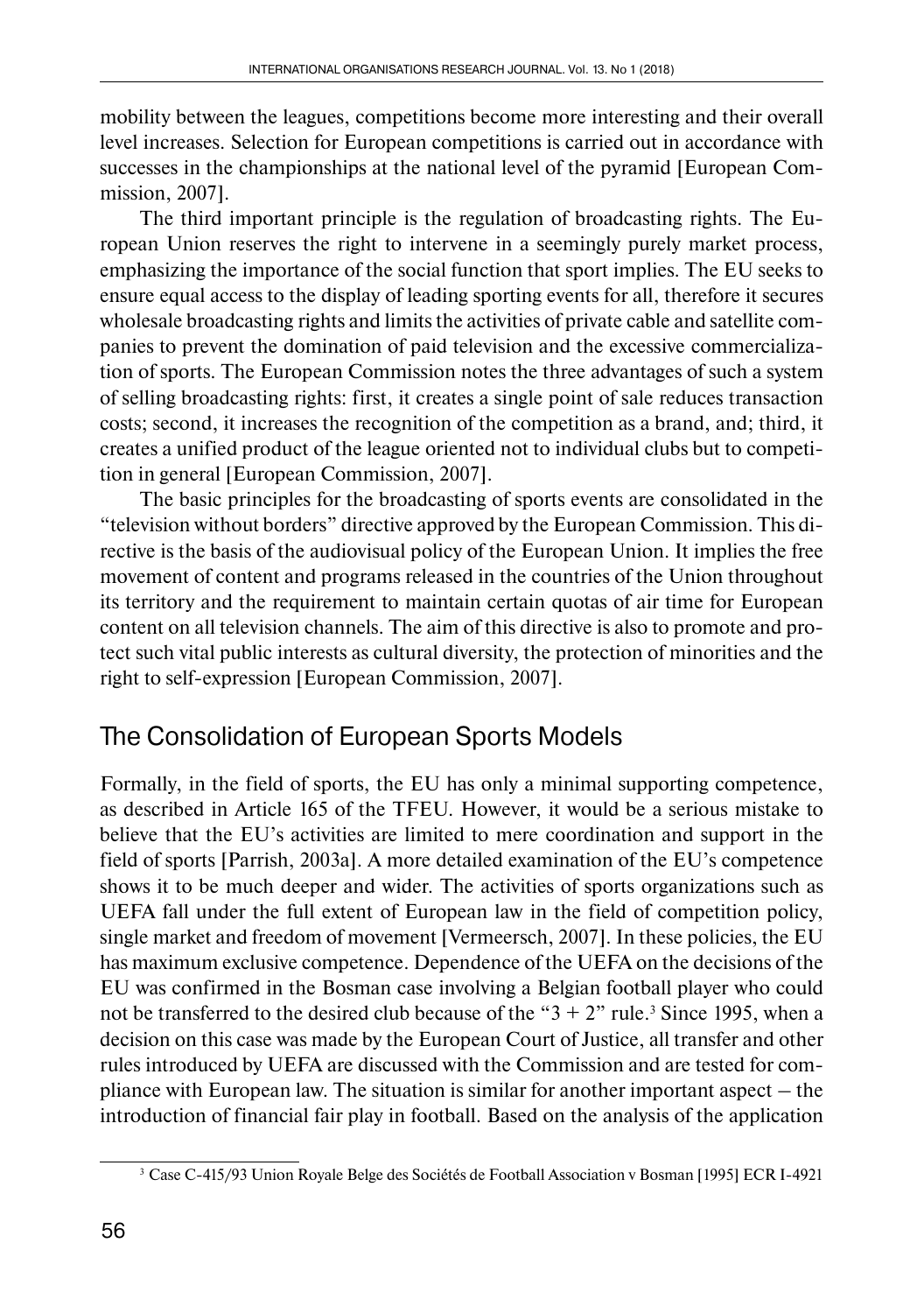of this practice, it can be concluded that the EU is the dominant party in the process of defining the legal and organizational framework for sports management in Europe, and the autonomy of the sports federations is very limited.

The implementation of this model and its principles, and the promotion of the embedded values, allows the European Union to effectively use the opportunities that sport in general and football in particular provide for the creation of a common European identity and the dissemination of European norms and regulations. The key tool for the consolidation of the European management model is the membership of non-EU countries in regional sports organizations. It is necessary to take into account the fact that the functional principles of these organizations are determined within the political and legal space of the EU.

The foundation of the European sports model is constituted by those values that it is designed to protect. Promotion of universal values manifests in the "European dimension in sport." The emphasis on combating such negative phenomena as gender inequality, racism and violence, combined with the proclamation of the traditional civilizational components of European identity (tolerance, respect and equality of opportunities for all) makes this model a manifesto of EU leadership in establishing value orientations for other countries and regions and confirms the EU as a normative power.

The design of the European model – a pyramidal, clearly delineated hierarchical management system in all sports – provides necessary and sufficient subordination and unified execution of decisions at all levels of the pyramid [Roche, 2004]. The most important policies are developed at the level of European sports federations and flow down from there. The deviation from the rules adopted at the European level leads to the disqualification of any federation or club that violated the rules. And since European competitions are the most prestigious and profitable, non-admission to participation in them is associated with high costs for clubs. The desire to participate in European competitions thus provides voluntary, rather than compulsory, subordination to existing rules [Zuev, 2016].

Decisions taken by sports associations at the European level, for example by the UEFA, must comply with European law [Parrish, 2008]. Softer recommendations and more strict regulations made by the European Union to European sports federations flow down though all levels of the pyramid without undergoing changes, as the associations themselves forbid arbitrary interpretation of the adopted European norms. Otherwise, they will face soft pressure from the EU or even full sanctions from the Commission. The costs for associations in case of violation will be much higher than the benefits they receive being part of the pyramid. Therefore, they are interested in a strict implementation of European norms in an undistorted form. This implementation mechanism facilitates the most efficient use of the formal, technical and legal vertical integration processes which constitute the normative and legal basis for the Europeanization of sport.

A vivid example of policy in the field of sports developed in accordance with the European Union's approach is football management. Introduction of the principle of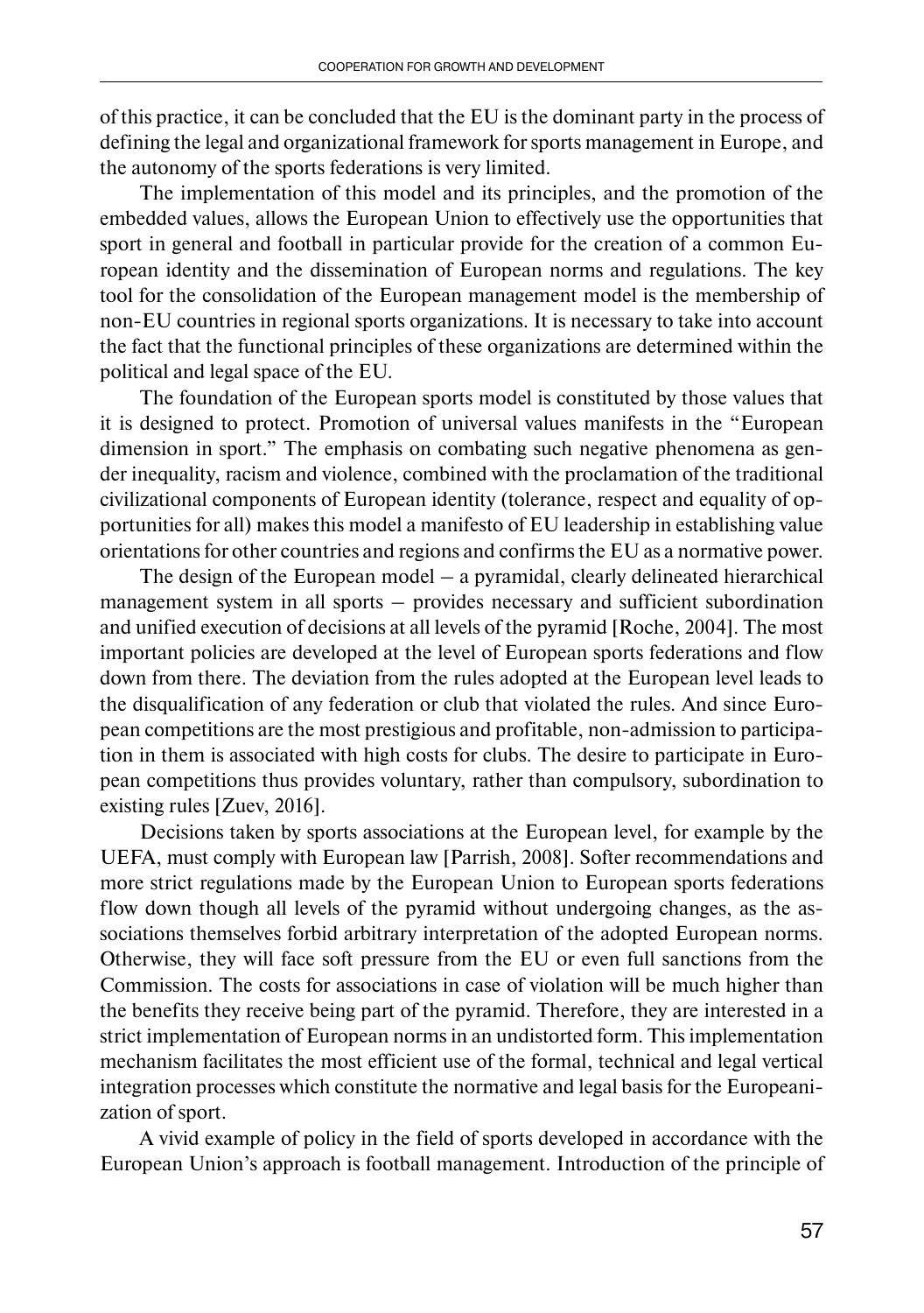financial fair play in football is an interesting case. The key point of the new club licensing system was the breakeven criterion: from the moment the rules came into effect, restrictions were imposed on the level of clubs' expenses so that they do not chronically exceed the level of income. Interestingly this resembles the policy aimed at financial recovery of the banks and national budgets of EU countries. Financial fair play is a joint product of collaboration between the UEFA and the European Commission and is based on the provisions of competition policy, namely, the regulation of state support.4 The main objectives of the introduction of the new system to license participation in European competitions were: improving the financial performance of clubs, protecting creditors, strengthening the discipline in financial management, increasing reliable long-term investments in football and sustainable development of European football in the long run [UEFA, 2015].

The requirement of positive economic and financial performance and compliance with the criterion of self-sufficiency has its roots in traditional EU principles of good governance [Zuev, 2016]. The range of activity of such practices, however, is not limited to the European Union, since non-EU countries participate in UEFA competitions. Therefore, the application of the financial fair play principle consolidates the normative power of the EU, contributing to the strengthening of its position in the region.

Implementation of the other principle of the European sport model – the promotion-relegation system – provides the link between amateur and professional sports, incorporating them into the general system and preventing the complete separation of these spheres of activity. Such a link activates the vertical bottom-up integration processes. The chance of promotion creates an additional incentive for the development of amateur clubs and teams. They, in turn, are included in the decision-making system and become active participants in the process [Crolley, Levermore, Pearson, 2002]. Taking into account the interests of amateur sports is an important aspect of common identity formation, since it facilitates the implementation of the fundamental principles of the EU as a whole: a grassroots approach and solidarity.

An important aspect of the regulatory system is the establishment of the centralized sale of rights to broadcast sports events and the promotion of a unified format for their coverage. This affects the process of creating a single brand of sports competition, helps to increase its recognition, enhances access to broadcasting and increases attendance at matches. The organization of the broadcasting rights market, which is the third important principle of the European model of sport, meets the need to create a common European identity and facilitates the development of both its civil and cultural components.

The creation of a popular brand of European competitions attracts viewers from different countries, both members and non-members of the EU [Martin, 2005]. The unified perception of the competition is one of the conditions for further convergence, which increases the likelihood of consensus and the development of a unified policy.

<sup>4</sup> Joint Statement by Vice-President Joaquin Almunia and President Michel Platini on Financial Fair Play, 21 March 2012.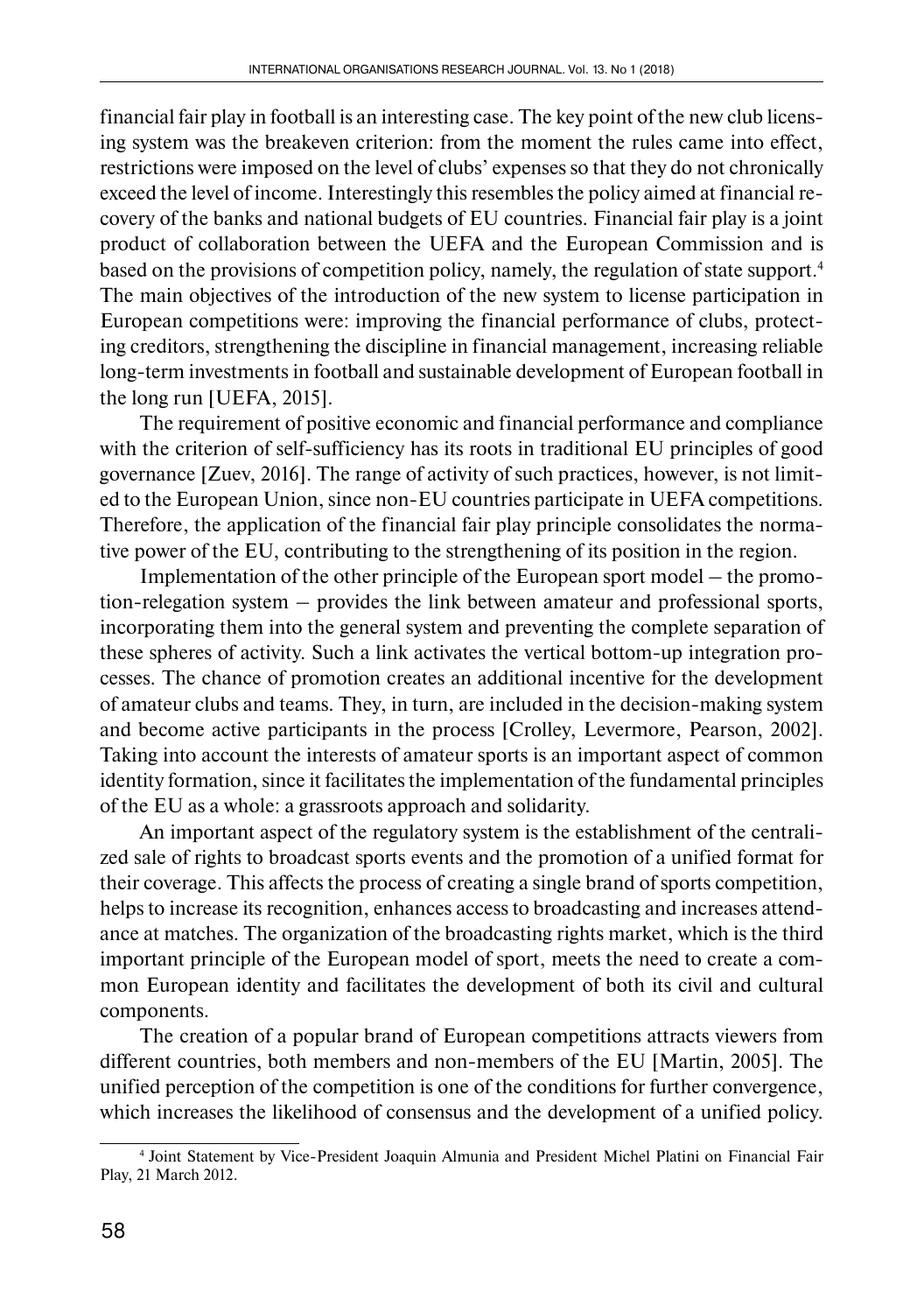In the process of promoting a single European brand of sports competition, the cultural component of European identity is involved. It is necessary to mention the great influence and symbolic significance of the largest sports competitions in Europe, such as, for example, the EURO and the Champions League. Given the crucial role that football plays in the lives of Europeans, these continental tournaments begin to take on a role as symbols of unity, along with the anthem, flag and citizenship. The existence of a common competition signals the unity of the European continent. Interaction in the framework of the Champions League raises awareness of culture and life in other states of the European Union, as well as in countries throughout Europe. A large number of matches and the continuous nature of tournaments such as the Champions League are actively used to encourage centripetal tendencies in Europe.

The universalization of the coverage of sports events on the territory of European states plays an important role too. It creates an opportunity to embed the desired common European discourse into the information and value spaces dominated by the national media of each country [Inthorn, 2010]. As sports federations, especially the UEFA, are directly influenced by the EU and fall under its regulatory system, the rules for covering events and sporting broadcasts become a channel for the distribution of Europeanized content. This in turn creates a positive perception of Europe and the EU as a cultural phenomenon and contributes to the development of European identity.

Of particular importance is the organization of away matches, during which fans get acquainted with the historical, cultural, sports, gastronomic, economic, political and other arrangements of other European states [Levermore, Millward, 2007], and collect the most attractive elements of these systems for transfer to their own territories. Such trips to the countries of the Union lead to an understanding of the problems of other countries, the overcoming of stereotypes, the gradual formation of a common perception of many events and the removal of barriers. In essence, there is a common system of representations and a single interpretation of events by representatives of different states. This creates the fundamental prerequisites for the development of cooperation and deepening of integration. Crossing the borders of states within Europe allows sports lovers to fully understand the advantages of four freedoms and a single European citizenship that consolidates European values and European identity.

Even the renaming of the European football championship to EURO, registered as an independent brand, was deliberately intended to emphasize the solidarity of the states in one more area. This rebranding turned out to be not only a successful marketing move but also had a symbolic significance, since the tournament is designed as a pan-European holiday that generates centripetal tendencies in Europe.

Integration momentum will be further strengthened by the holding of EURO 2020 in 13 UEFA member countries. The absence of a single venue will make this tournament truly European, linking the different corners of Europe from Spain to Azerbaijan. The opportunity to visit several European sports capitals in different countries and get acquainted with cultures and everyday life across Europe will make a positive contribution to the continent's consolidation.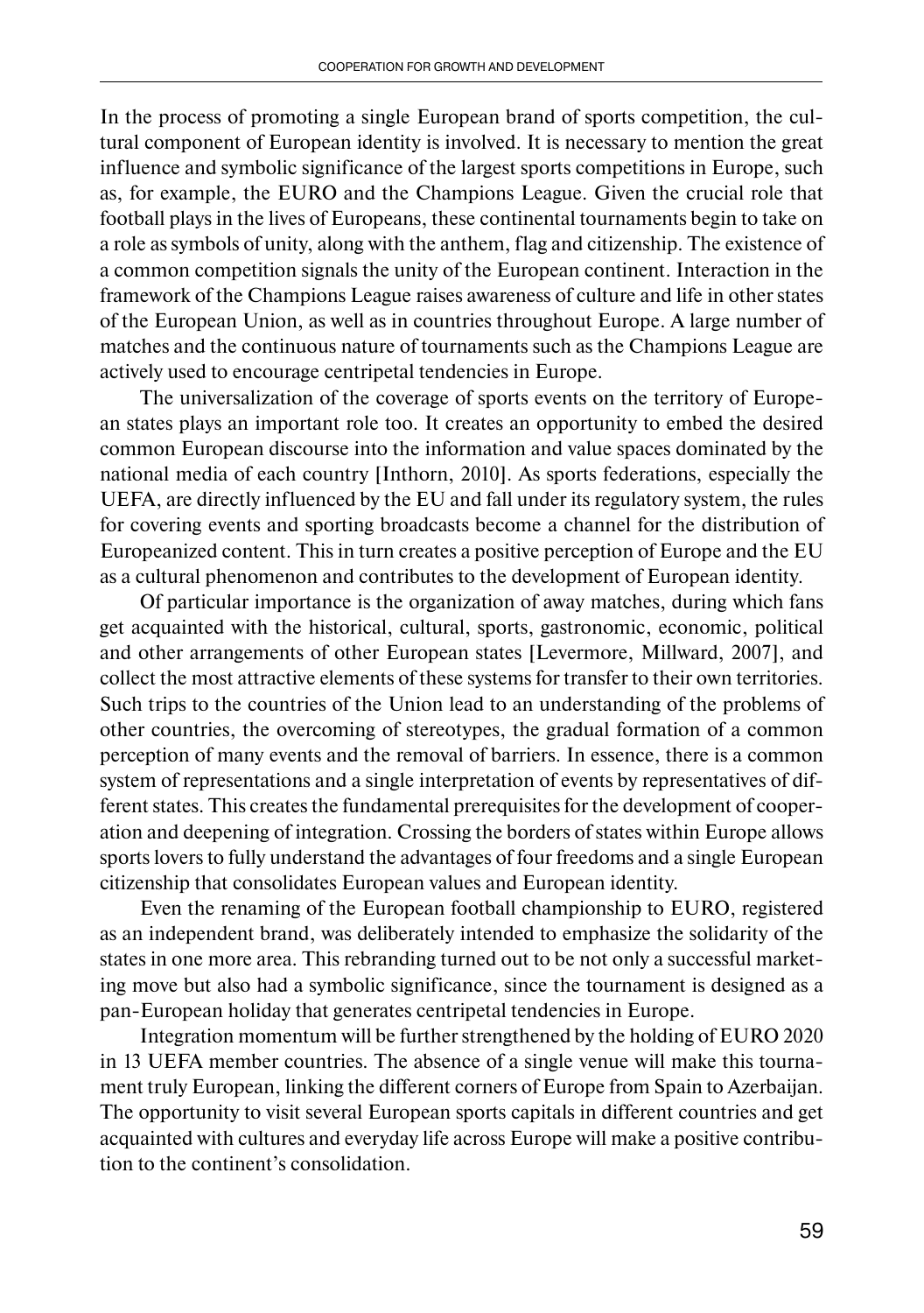Another important aspect of the regulatory framework that is relevant to the EU and to many other regions of the world is the ratio between national and regional components in the development of different policies. The European sports model, on the one hand, postulates the principle of national identity in sports competitions. On the other hand, the model itself aims to strengthen and develop the common European identity in every possible way. The way it is done becomes clear through the consolidation of the principles of club football in the region.

The system of rules regulating the functioning of clubs and the competition design ensures that coaches and athletes are selected by their qualities, and not by nationality. The composition of players is completely international. And the clubs themselves attract fans who live far beyond their own countries. The Champions League is the most prestigious football club competition in Europe and the world, shown by the statistics of views, the size of the prize money and the turnover of financial flows. For many clubs and their fans, the season is considered successful if the team was able to win a spot in the European Cups; this task is given a higher priority than even the result of the national championship [Martin, 2005]. This bias towards European club football is used by the European Union to weaken nationalist sentiments. Associating oneself with the club leads to the creation of new forms of identity among the fans, different from traditional nationalism, as a European club is not purely a national phenomenon anymore.

Thus, promoting the established principles and values together with the European model of sports, the European Union actively implements and develops its mechanism for management in this area. It first affects the countries of the near neighbourhood, and consolidates the EU's regional leadership in the field of sports.

### Expansion of the European Sports Model to the International Level

The application of the European model of sport goes beyond the borders of the region and has become a powerful tool for projecting and promoting European norms, values and interests at the global level [Levermore, Millward, 2007]. The authority of European sports federations makes them important actors in defining the vectors for the development of various spheres of increasingly globalized sport. Of course, the European model is not the only one in the world. In disciplines that have major audiences outside Europe, alternative mechanisms of governance are applied. The European federations are not trendsetters, for example, in cricket. The main alternative is the American model, which is based on completely different principles. The North American sports model aims, first, to extract the maximum profit. Unlike the European model, it is characterized by closed leagues based on permanent membership secured by the purchase of a franchise. Also, in American competitions there is no promotion-relegation system since there is no pyramidal structure. Entry to the league is achieved by buying a franchise. Moreover, salary caps are used to limit the race for athletic talents, keeping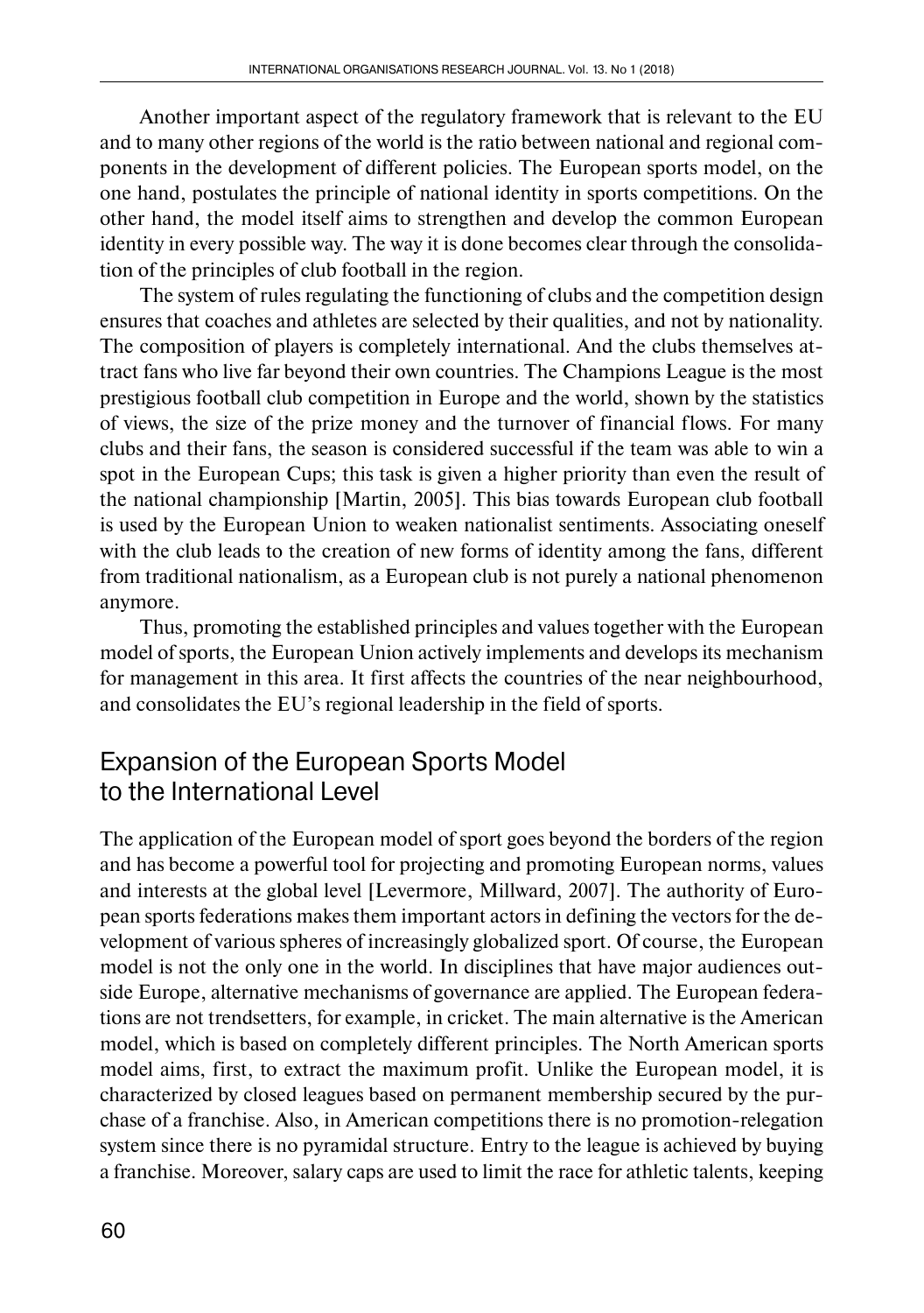wages at an acceptable level. Exchange of players is mainly conducted through a system of barter whereas the purchase of players for money is either limited or prohibited. The broadcasting rights for the competitions belong to clubs which manage them at their discretion.

The American model is applied in basketball, hockey and baseball. Outside the United States, this model does not have a scale of distribution typical for the European model. In many countries, the U.S. model in these sports is implemented only partially, taking into account local circumstances.

In general, both models (which are rather Weberian ideal types and are adjusted when implemented on practice) have their own strengths and shortcomings, stemming from the socio-cultural and institutional characteristics of the respective regions. In the U.S., professional sport is considered to be a business and is governed by the principle of gaining maximum profit. At the same time, amateur sports are an integral part of the culture and lifestyle of Americans. In Europe, maximizing utility rather than profit prevails, and policymakers do not want to separate professional and amateur sports into individual spheres.

Football, one of the most popular sports, originated on the European continent and began to develop as a professional sport there. Therefore, from the very beginning, management traditions were promoted by Europeans to other countries. However, dominance in establishing the rules of regulation did not lead to the unconditional leadership of European teams in the world. And this is understandable. No sole regulatory environment determines successes in a specific area such as sports. For example, Latin American countries have successfully implemented European rules and regulations in the field of sports in general, and football in particular, and began to act on an equal footing with Europeans even surpassing them in many respects. This happened because the European model is largely universal; it can produce results and serve as a stimulus to the development of sports in virtually any international and national environment.

The popularity of football in Europe and beyond turns it into a distinct social and political phenomenon. Awareness of the significance of this game made it an instrument in the hands of dictators to demonstrate the superiority of their nation during the times of totalitarian fascist and communist regimes. At the same time, football is used today to promote the principles of democracy and respect for human rights. For the European Union, maintaining the dominant position in determining the direction of development of this particular sport is especially important.

In the countries of the European Union, sports – football in particular – have become a major sphere of the economy. According to some estimates of the European Commission, sports generate about 3% of the gross domestic product. The high level of institutionalization of sports and advanced management mechanisms that ensure maximum transparency and protection of the interests of all actors increase competitiveness, which in turn preserves the leading positions. European clubs have gradually become the richest and most attractive employers for athletes from around the world.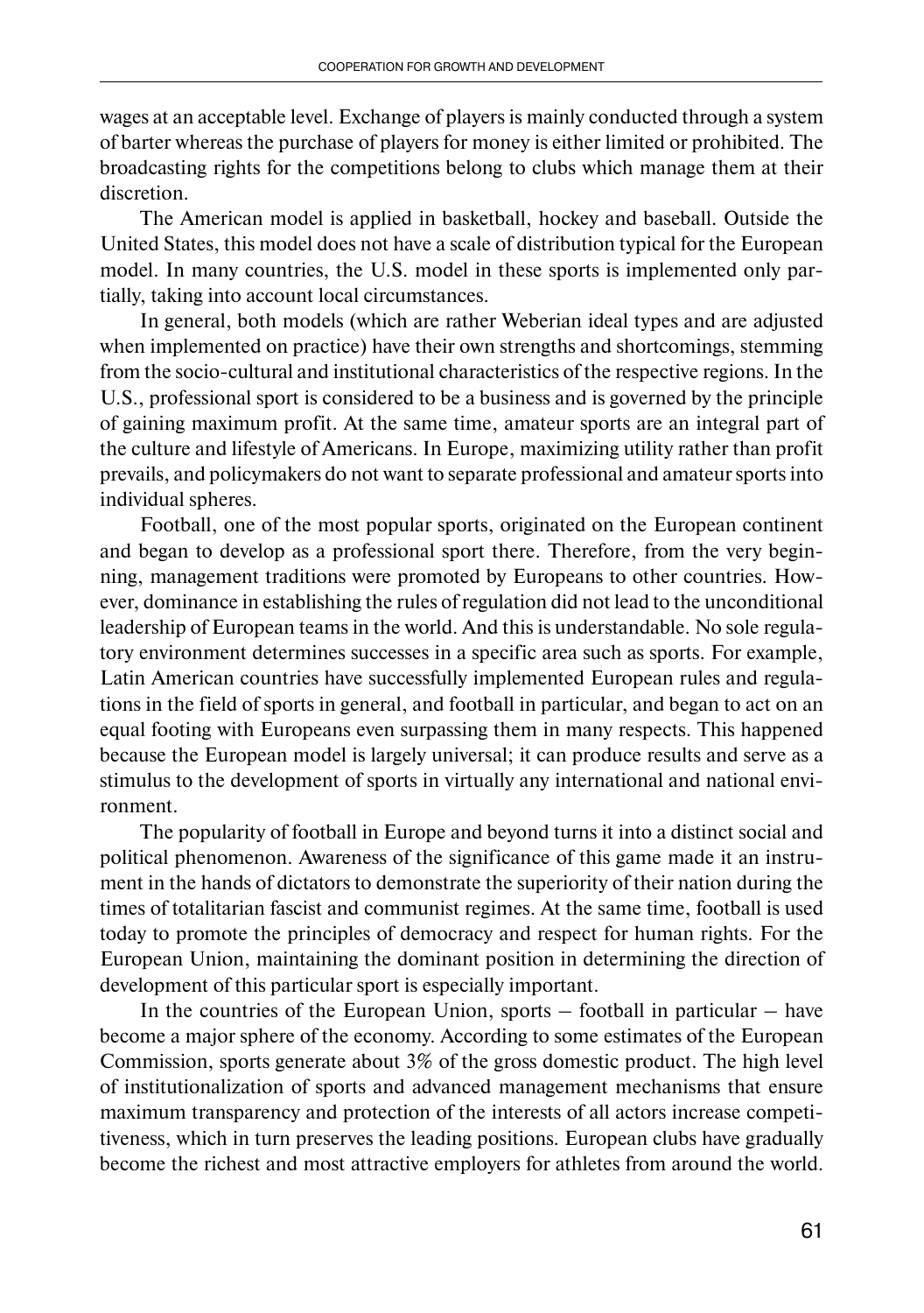As the main talents flock to Europe (sports, coaching, management), this provides European federations with even more power.

Thus, under these influences and by getting the best from various objective factors, European sports federations have been able to strengthen their position as significant actors in global sport management. Therefore, the practices and norms developed at the European level are actively and fairly successfully broadcasted to the international level.

# **Conclusion**

Models of organization and regulation of different types of activities developed within the framework of regional organizations go beyond their regions, are translated to the international level and are widely implemented by many national, regional and international organizations. This contributes to the establishment and consolidation of universal governance mechanisms at the global level. One of the leaders, perhaps even the sole leader, in the development of modern trends in advanced global governance is the European Union. Its normative leadership in various fields has evolved over the years and as a result has determined the EU's significant place in international political and economic relations. Sport, and especially football as the most popular and most profitable sport, has become another area in which European management practices have demonstrated their consistency and are being actively applied at the global level. The spread of the European model of sport is facilitated by the "spillover" of EU law to the organizations in which it participates. The EU model is promoted through soft power, backed by the authority of the European federations and the leading positions that the European sports market occupies. The European Union, taking steps to dynamically develop European sports, has become a driver of the application of its management practices at the global level.

# **References**

Andreff W. (2011) Some Comparative Economics of the Organization of Sports: Competition and Regulation in North American vs. European Professional Team Sports Leagues. *The European Journal of Comparative Economics*, vol. 8, no 1, pp. 3–27.

Crolley L., Levermore R., Pearson G. (2002) For Business or Pleasure? A Discussion of the Impact of European Union Law on the Economic and Socio‐Cultural Aspects of Football. *European Sport Management Quarterly*, vol. 2, no 4, pp. 276–295.

European Commission (2007) European Model of Sport, Discussion Paper for the Working Group. Available at: http://ec.europa.eu/sport/library/documents/b1/doc424\_en.pdf (accessed 19 January 2018).

Garcia B. (2007) UEFA and the European Union: From Confrontation to Co-Operation? *Journal of Contemporary European Research*, vol. 3, pp. 202–223.

Hill J. (2009) The European Commission's White Paper on Sport: a Step Backwards for Specificity? *International Journal of Sport Policy*, vol. 1, no 3, pp. 253–266.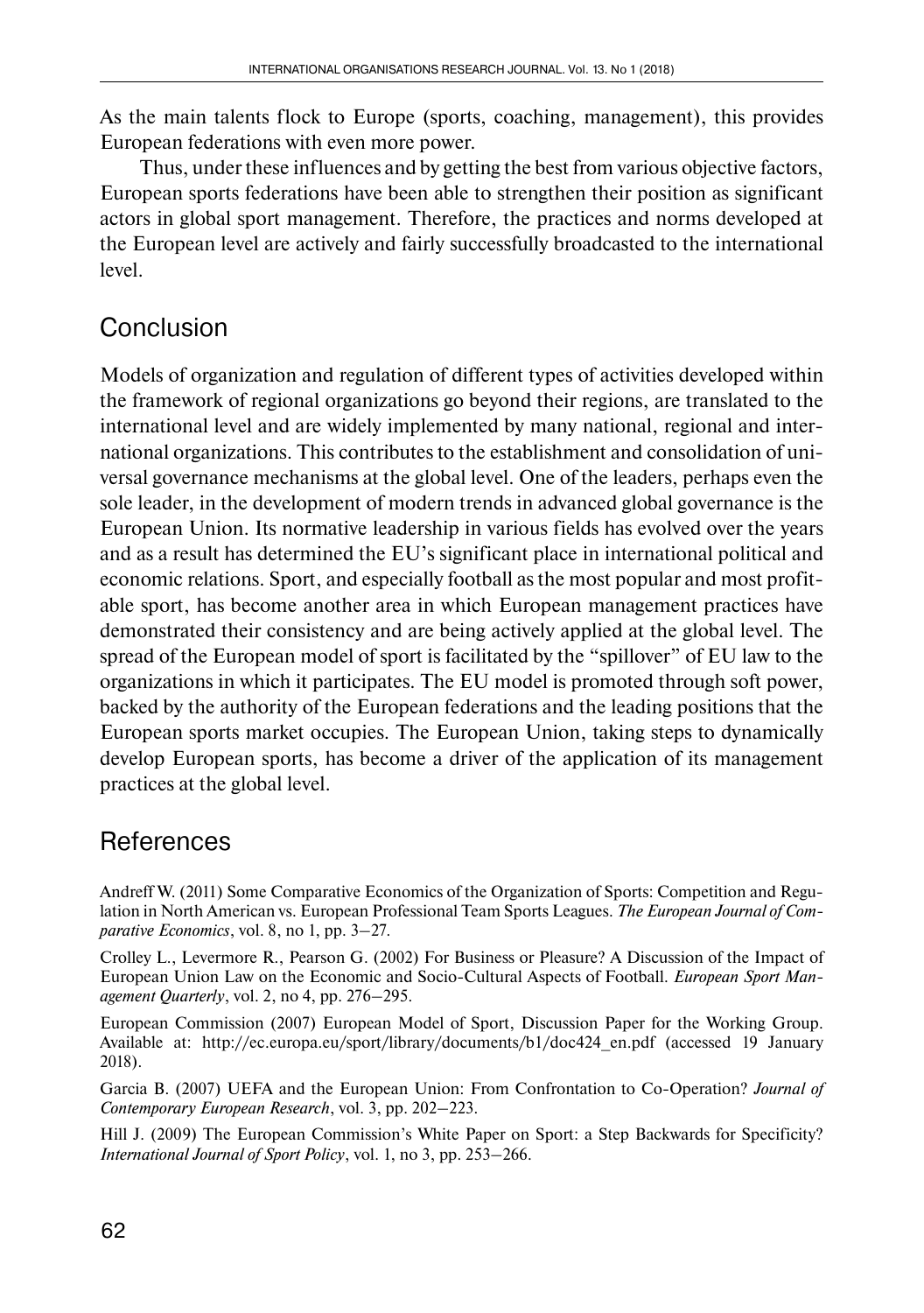Holt M. (2006) UEFA, Governance and the Control of Club Competition in European Football. London: Football Governance Research Centre, Birbeck University of London.

Inthorn S. (2010) Europe Divided, or Europe United? German and British Press Coverage of the 2008 European Championship. *Soccer & Society*, vol. 11, no 6, pp. 790–802.

Levermore R., Millward P. (2007) Official Policies and Informal Transversal Networks: Creating "Pan-European Identifications" through Sport? *The Sociological Review*, vol. 55, no 1, pp. 144–164.

Martin P. (2005) The "Europeanization" of Elite Football. Scope, Meanings and Significance. *European Societies*, vol. 7, no 2, pp. 349–368.

Parrish R. (2003) The Politics of Sports Regulation in the European Union. *Journal of European Public Policy*, vol. 10, no 2, pp. 246–262.

Parrish R. (2003) The Birth of European Union Sports Law. *Entertainment Law*, vol. 2, no 2, pp. 20–39.

Parrish R., Miettinen S. (2008) The Sporting Exception in European Union Law, The Hague: TMC Asser Press.

Roche M. (2004.) Europe, "the Cosmopolitan Condition" and International Sport: "Cultural Europeanisation" and EU Regulation in the Case of European Football. Working paper presented at 'Europe and Cosmopolitanism' conference, Royal Holloway College, London University.

Siekmann R. (2012) Introduction to International and European Sports Law, The Hague: T.M.C. Asser Press, p. 210.

UEFA (2015) UEFA Club Licensing and Financial Fair Play Regulations. Available at: http://www.uefa. com/MultimediaFiles/Download/Tech/uefaorg/General/02/26/28/41/2262841\_DOWNLOAD.pdf  $(accessed 19 January 2018).$ 

Vermeersch A. (2007) All's Fair in Sport and Competition? The Application of EC Competition Rules to Sport. *Journal of Contemporary European Research*, vol. 3, no 3, pp. 238–254.

Zuev V.N. (2016) *Global'nye instituty regulirovanija [Global Regulatory Institutions*]. Moscow: Magistr, Infra-M. (In Russian.)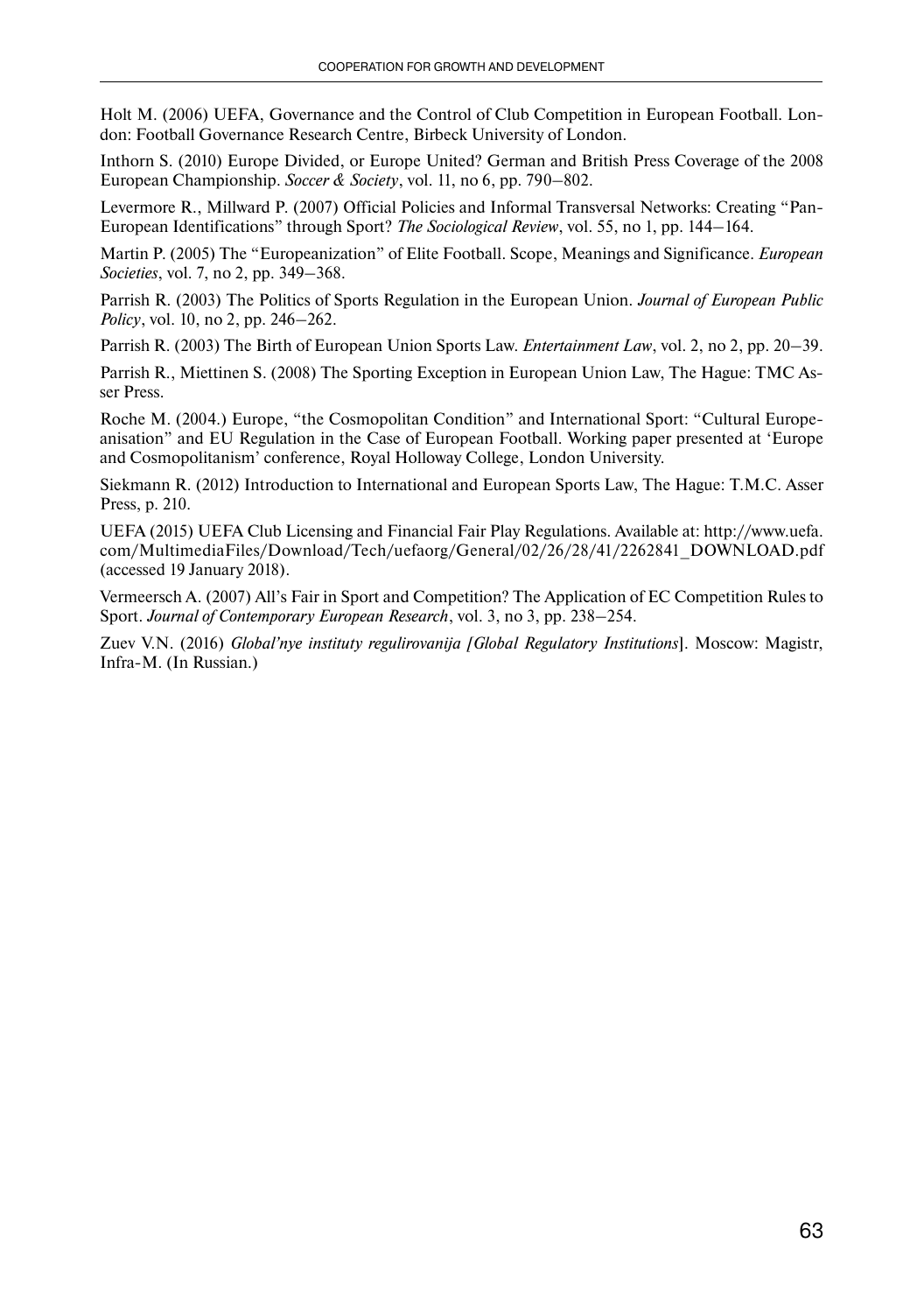#### Европейский подход к управлению в сфере спорта: ценности, нормы и интересы<sup>1, 2</sup>

#### В.Н. Зуев, И.М. Попова

**Зуев Владимир Николаевич** – д.э.н., профессор Института торговой политики факультета мировой экономики и мировой политики Национального исследовательского университета «Высшая школа экономики»; Российская Федерация, 119017, Москва, ул. Малая Ордынка, д. 17, стр. 1, каб. 407; E-mail: vzuev@hse.ru

**Попова Ирина Максимовна** – аспирант Национального исследовательского университета «Высшая школа экономики» (аспирантская школа по политическим наукам), младший научный сотрудник Центра исследований международных институтов Российской академии народного хозяйства и государственной службы при Президенте РФ (РАНХиГС); Российская Федерация, 101000, Москва, ул. Мясницкая, д. 20; E-mail: impopova\_1@edu.hse.ru; popova-im@ranepa.ru

*Трансформации, которые произошли в управлении спортом, в корне изменили его значение в обществе: из простой формы досуга и укрепления здоровья он превратился в сложный, многомиллиардный, хорошо управляемый бизнес. Сочетание социально-культурной и экономической составляющих делает спорт важным инструментом продвижения интересов. Историческое лидерство в развитии спорта дает Европейскому союзу веские основания задавать тон в формировании системы правил его управления, как и во многих других областях. Ведущую роль ЕС в формировании регулятивной основы спорта обеспечивает и размер спортивного рынка в Европе. Разработанная институтами ЕС модель спорта играет важную роль в углублении региональных интеграционных процессов, продвижении европейской модели за пределы региона и в превращении его в драйвер становления глобальной системы управления спортом.*

*Цель данной статьи состоит в выявлении специфики европейской модели управления спортом – за счет каких инструментов и ресурсов Европейский союз утверждает европейские ценности в этой области, что позволяет европейскому подходу быть универсальным и распространяться на другие регионы.*

*Анализ показал, что, внедряя сложившиеся в объединении принципы эффективного управления и ценности в Европейскую модель спорта и распространяя ее на другие страны и регионы, Европейский союз активно продвигает свои интересы. В первую очередь это касается стран ближнего окружения, что закрепляет региональное лидерство ЕС в сфере спорта.*

*Однако разрабатываемые на европейском уровне практики и нормы также активно транслируются и на международный уровень. Спорт, и особенно футбол как самый популярный и экономически наиболее выгодный вид, стал еще одной сферой, в которой европейские практики управления продемонстрировали свою состоятельность и активно применяются на глобальном уровне.* 

*Таким образом, распространению Европейской модели спорта способствует «перетекание» права ЕС на организации, в которых он участвует. Модель ЕС популяризируется «мягкой силой», за счет авторитета европейских федераций и лидирующих позиций, которые занимает европейский спортивный рынок. Европейский союз, динамично развивая европейский спорт, превратился в драйвер применения практик управления и на глобальном уровне.*

Ключевые слова: Европейский союз; политика Европейского союза в сфере спорта; Европейская модель спорта; политика в сфере спорта; ценности Европейского союза; Американская модель спорта; спортивное право ЕС

Для цитирования: Зуев В.Н., Попова И.М. Европейский подход к управлению в сфере спорта: ценности, нормы и интересы // Вестник международных организаций. 2018. Т. 13. № 1. С. 51–65. DOI: 10.17323/1996- 7845-2018-01-03

<sup>1</sup> Статья поступила в редакцию в сентябре 2017 г.

<sup>2</sup> Участие В.Н. Зуева в данной работе было поддержано грантом факультета мировой экономики и мировой политики НИУ ВШЭ в 2018 г.